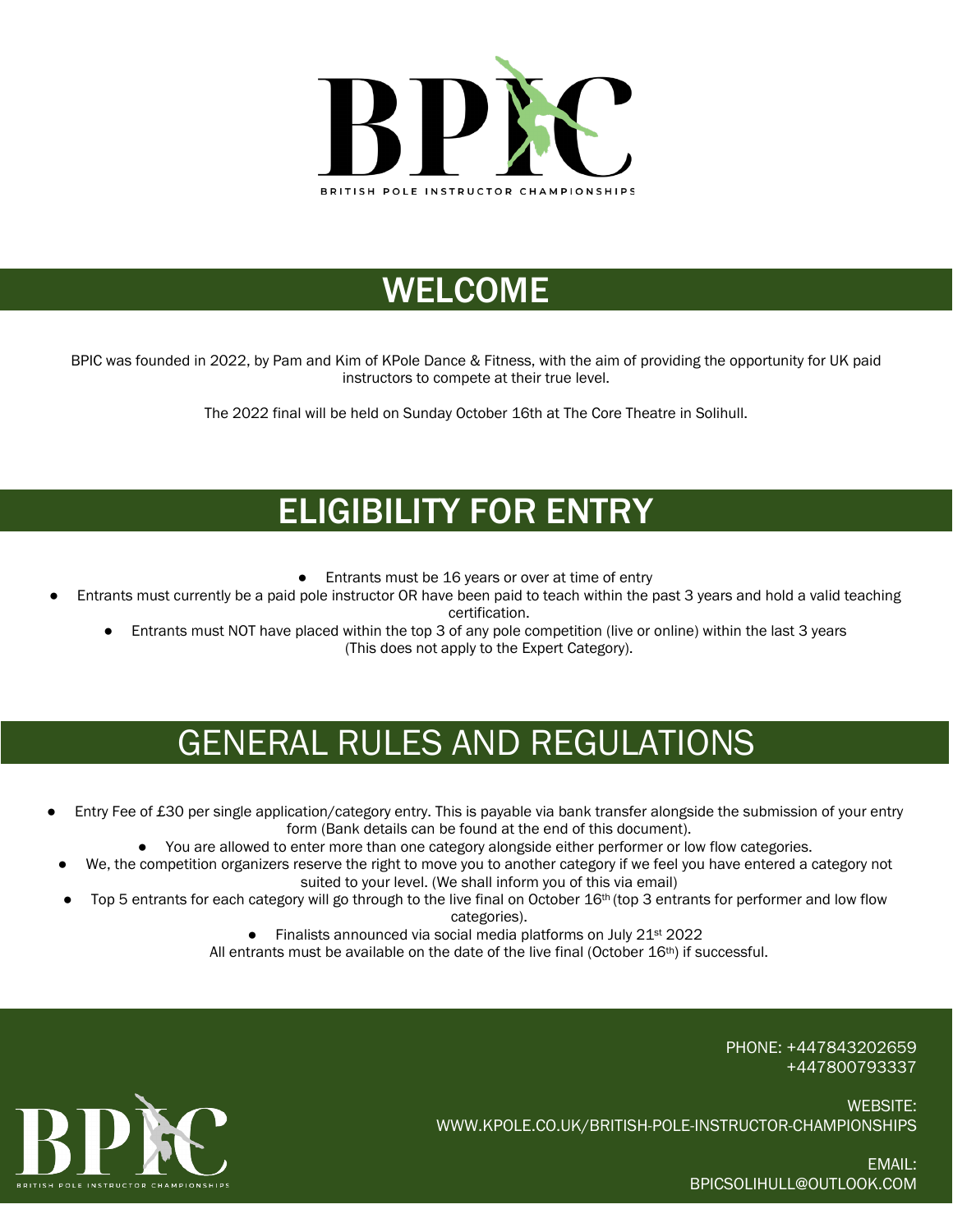## VIDEO ENTRIES

- Video entries open at Midnight on Monday 4th April 2022 and close at Midnight on Friday 27th May.
	- Video links must be emailed t[o bpicsolihull@outlook.com](mailto:bpicsolihull@outlook.com)
- Videos may be submitted by Vimeo or YouTube, but please ensure your video is not set to private
	- Video entries must be no longer than 3 minutes (3.30 for elite category)
	- Video must be filmed from one angle (no zooming or camera angle changes)
		- Video must not be edited, chopped or have the music dubbed.
			- Entrant should be always clearly visible
			- Entrant must use both static and spin pole
- Entrant can use the same routine for live final if successful, but it must not be shared online beforehand.

## LIVE FINAL

- Finalists will be allowed a single chaperone on the day; they must have a ticket.
- Finalists will be allowed to watch the other competitors, apart from their own category. Finalists must not be under the influence of drugs or alcohol.
- Finalists and their guests must always act with upmost professionalism. Disrespectful behavior in any capacity may result in disqualification.
	- Competitors must not converse with/contact any of the judges before they compete.

# WARDROBE

- Nudity is NOT permitted competitors must wear appropriate clothing at all times during the competition.
	- Leggings/bottoms and shoes must be worn when in the public areas (lobby/café area)
		- Minimum attire is defined as a bra and full coverage shorts (no thongs)
			- ALL grip aids MUST be approved prior to event.
		- Grips which leave residue on the pole i.e., Itac, will not be permitted.
		- Poles will be cleaned with rubbing alcohol and tacked with Dryhands.
		- No moisturisers or fake tan is to be worn. Body paint must not be transferrable.
			- No branding or logos are permitted to be worn on stage when performing.

PHONE: +447843202659 +447800793337



WEBSITE: WWW.KPOLE.CO.UK/BRITISH-POLE-INSTRUCTOR-CHAMPIONSHIPS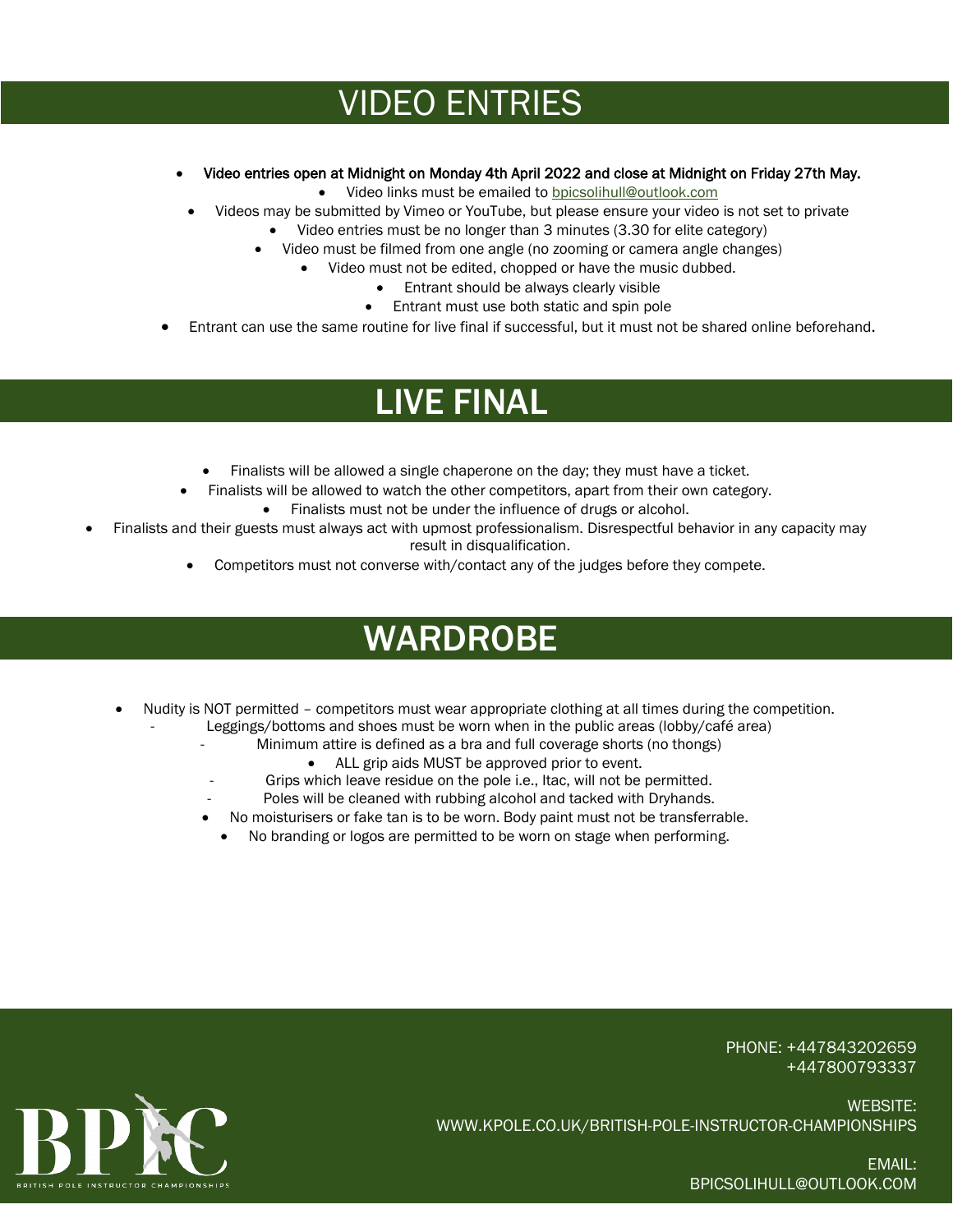# **MUSIC**

• No offensive, or discriminatory music is permitted, this includes music with excessive swearing.

• (If unsure, please contact the event organisers)

• Music lengths:

Performer/Low flow/Beginner: 3 - 3.30 secs | Inters/Advanced: 3.30 - 4.00 mins | Elite: 3.30 - 4.30 secs (Please see video entry requirements).

## PERFORMANCE GUIDELINES

- Back up dancers are permitted but must not touch the poles at any time please advise us before the event if you have back up dancers or human props.
- Props are permitted but must be able to be set up and removed within 2 minutes. Props which may cause a safety hazard i.e., Liquids are not permitted – if unsure please contact the event organizers.
	- Due to venue licensing, routines of an overtly sexual nature will not be permitted.
- Entrants must not perform any tricks outside of their ability. If we feel your performance is unsafe, we will stop the routine.

### PERFORMANCE GUIDELINES

### **Technical**

- Are trick controlled and executed to a high standard?
- Have they used unusual entries and exits/transitions in movements?
- Have they shown a good balance of flexibility/strength/dynamics through the routine?

#### **Presentation**

- Is the routine performed to the audience?
	- Are lines clean in movements?
- Have they used all the stage in their performance?
	- Did they hold your attention throughout?

### **Composition**

- Have they demonstrated good musicality (using the highs/lows in the music? Have they used the
	- speed/tone/mood?)
	- Has a style/character been chosen and used throughout?
		- Does their costume match the chosen style and music?

PHONE: +447843202659 +447800793337



WEBSITE: WWW.KPOLE.CO.UK/BRITISH-POLE-INSTRUCTOR-CHAMPIONSHIPS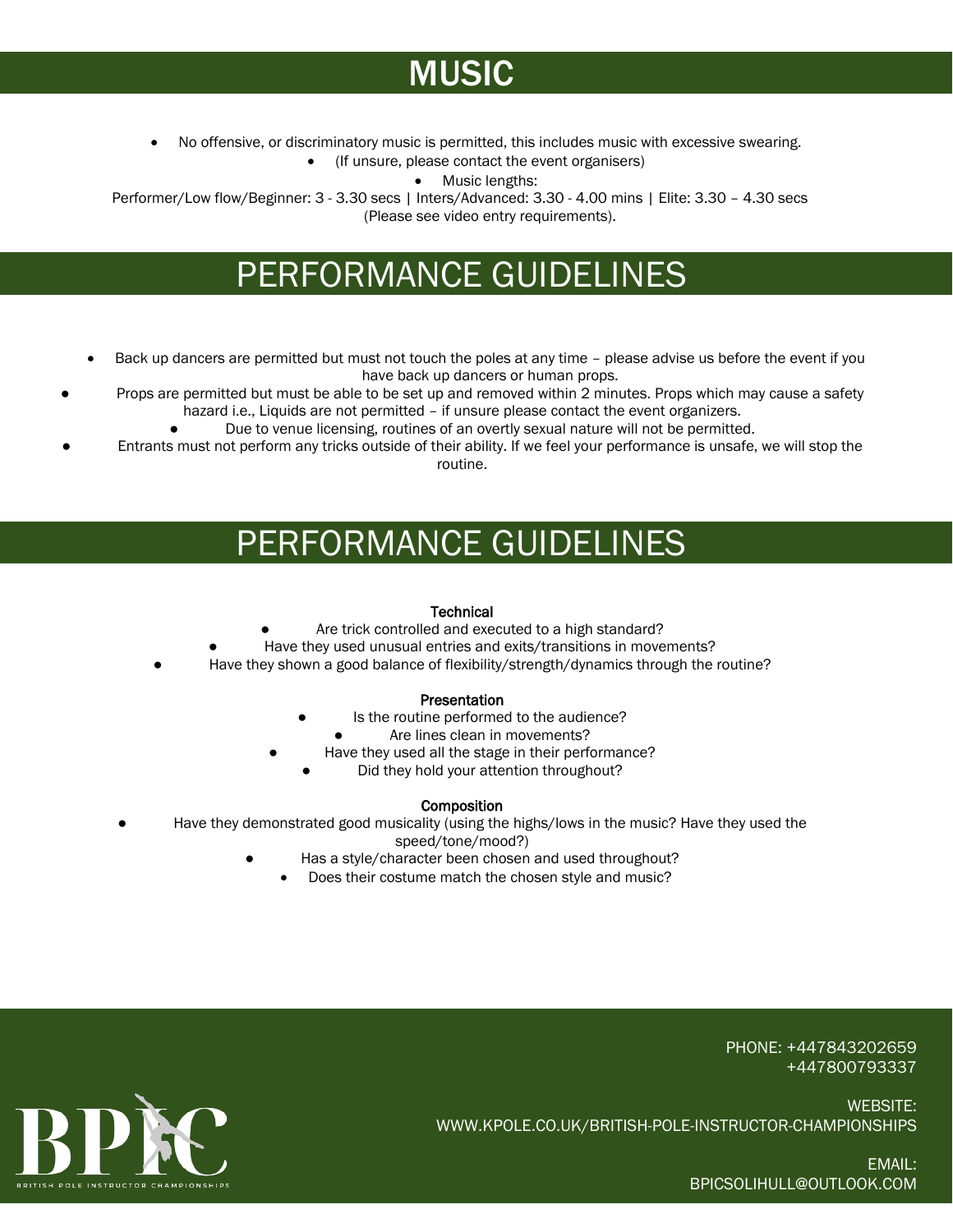## DEDUCTIONS

- 10 marks deducted for the use of non-permitted moves
- 3 for each slip (advanced and elite categories only)
- 3 marks from overall score if the time of routine goes over category limit
- In the event of a tie, the decision of first place will be with the head judge
	- Feedback will be given at the end of the competition.

## SCORING CRITERIA BY CATEGORY

### \*All performances will be scored out of 100 points

#### LOW FLOW/BASEWORK & PERFORMANCE CATEGORY

20% Technical 40% Presentation 40% Composition

### BEGINNER, INTERMEDIATE, ADVANCED AND EXPERT CATEGORIES

40% Technical 30% Presentation 30% Composition

## CATEGORY RULES

#### Performer category

- Finalists announced via social media July 21<sup>st</sup> 2022
	- Top 3 entries go through to the live final to compete
		- Open to ALL LEVELS

PHONE: +447843202659 +447800793337

WEBSITE: WWW.KPOLE.CO.UK/BRITISH-POLE-INSTRUCTOR-CHAMPIONSHIPS

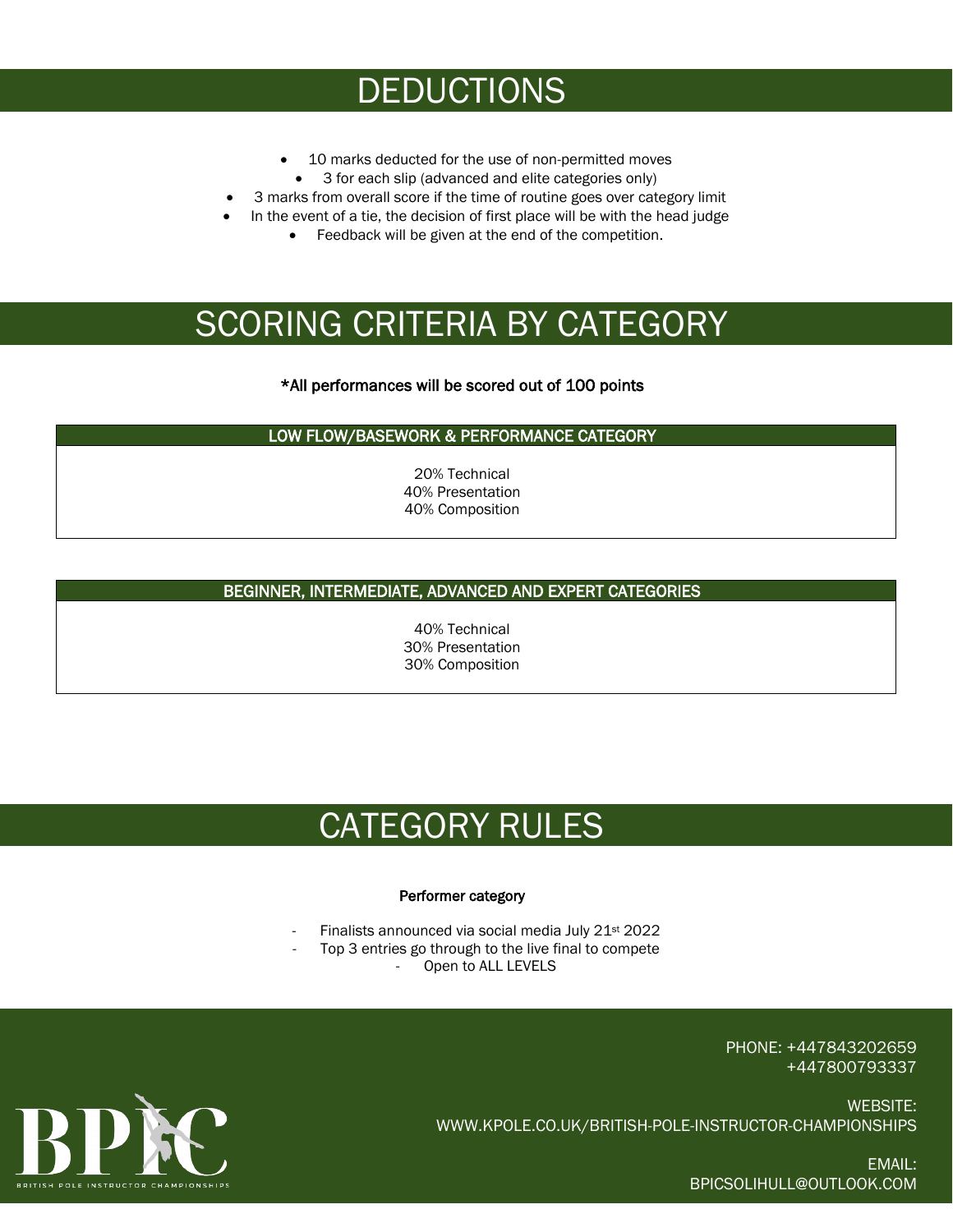- See scoring criteria this category is aimed at the overall performance rather than focusing on the technicality of your pole tricks.
	- Routine should have a theme/tell a story
	- Heels are permitted in this category, but you must abide by the wardrobe rules.
	- You must be a paid instructor/have been paid to teach in the past 3 years to enter
	- You CANNOT have placed within top 3 of a pole competition within the last 3 years

#### Low Flow/Basework Category

- Finalists announced via social media July 21<sup>st</sup> 2022
- Top 3 entries go through to the live final to compete
	- Open to ALL LEVELS
		- See scoring criteria
- Performer must only use the lower half of the pole. (nothing above a single invert/climb)
	- Heels are allowed in this category, but you must abide by the wardrobe rules.
	- You must be a paid instructor/have been paid to teach in the past 3 years to enter
	- You CANNOT have placed within top 3 of a pole competition within the last 3 years

#### Beginner category

- Finalists announced via social media July 21<sup>st</sup> 2022
- Top 5 entries go through to the live final to compete
	- See scoring criteria
	- Competitor must NOT be above beginner level
		- Permitted moves include:
- Spins, climbs, cross knee/ankle release, headstands and forearm stands, basic inverts to crucifix is allowed but no other inverted moves
	- You must be a paid instructor/have been paid to teach in the past 3 years to enter
	- Competitor cannot have placed within top 3 of a competition within the last 3 years

#### Intermediate Category

- Finalists announced via social media July 21<sup>st</sup> 2022
- Top 5 entries go through to the live final to compete
	- See scoring criteria
- Competitor must NOT be above intermediate level
	- Permitted moves include:
- Basic aerial inverts, basic split moves i.e. jade split, shoulder mounts from the floor. Arms only moves such as Ayesha are permitted, but these must NOT link to other moves.
	- Non permitted moves:
- Handsprings, extreme flexibility moves i.e. eagle, BOP etc, aerial shouldermounts, flips or extreme drops If you can perform these moves, please enter advanced category
	- You must be a paid instructor/have been paid to teach in the past 3 years to enter
	- Competitor cannot have placed within top 3 of a pole competition within the last 3 years

PHONE: +447843202659 +447800793337



WEBSITE: WWW.KPOLE.CO.UK/BRITISH-POLE-INSTRUCTOR-CHAMPIONSHIPS